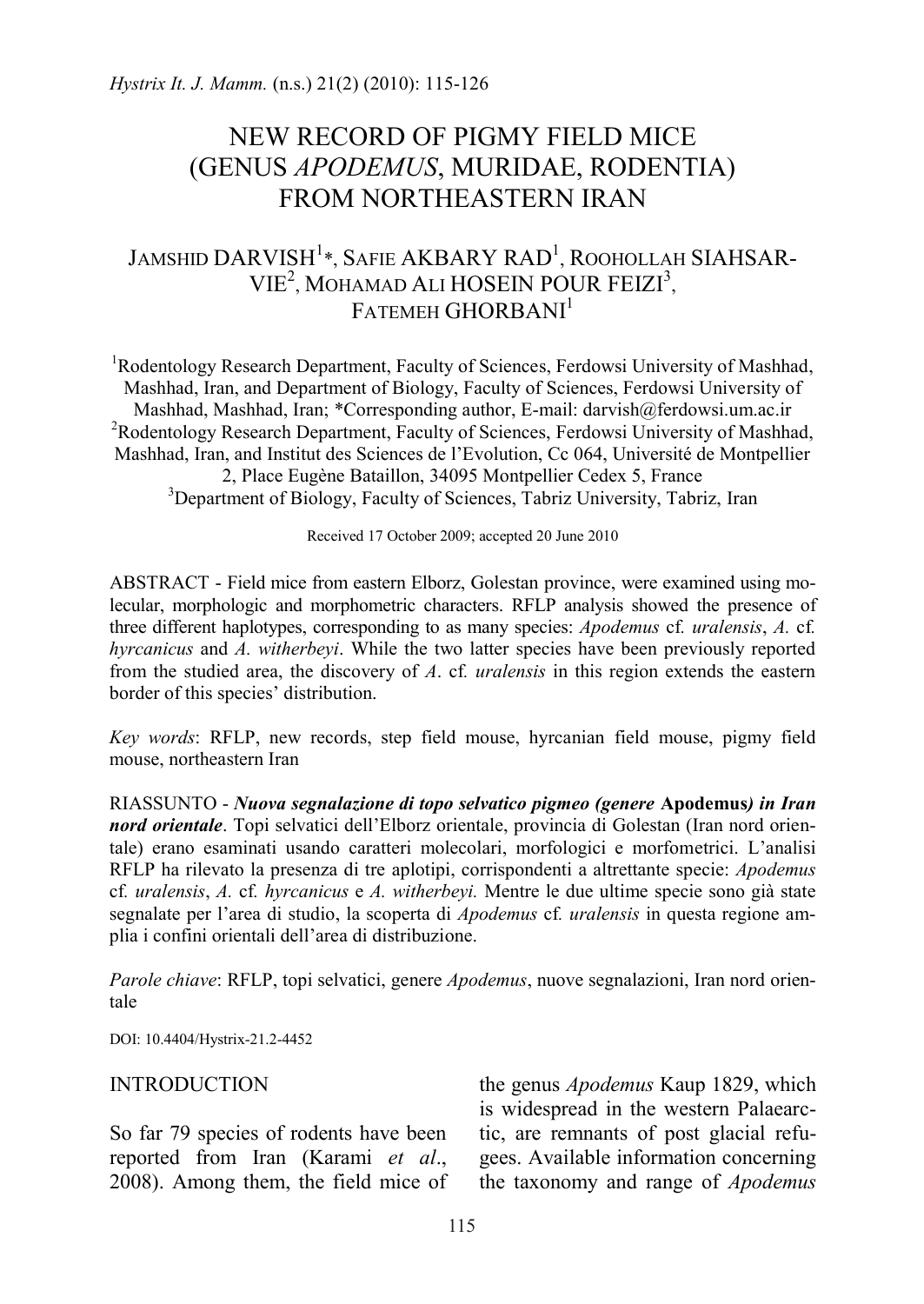species in Iran is scarce (Filippucci, 1992; Mezhzherin, 1997; Frynta *et al*., 2001; Filippucci *et al*., 2002; Michaux *et al*., 2002; Darvish *et al*., 2006). Currently, five species have been reported from Iran (Musser and Carleton, 2005; Karami *et al*., 2008): *A. flavicollis* (Melchior, 1834) from the Zagros Mountains (W Iran); *A. hyrcanicus* (Vorontsov *et al*., 1992), from the Hyrcanian forests along the southern border of the Caspian Sea and, eastward, up to Dasht (Bulatova *et al*., 1991; Musser and Carleton, 2005; Javidkar *et al*., 2007); *A. uralensis* Palas1811, from Makidi in Arasbaran, NW Iran (Kryštufek and Hutterer, 2006); *A. witherbyi* (Thomas, 1902), from plains, mountain and plateau steppes and highland semi-deserts of north-eastern Iraq and most of the central and northern Iranian Plateau, including Azerbaijan, Kurdistan, Lorestaan, Isfahan, Fars, Semnan, Tehran, central and eastern Mazandaaran, northern and eastern Khorasan and Kopet Dagh Mountain (Zagros and Elburz provinces; Macholan *et al*., 2001;

Musser and Carleton, 2005; Javidkar *et al*., 2005 and 2007; Darvish *et al*., 2006; Siahsarvie and Darvish, 2008); *A. avicennicus* (Darvish *et al*., 2006), recently described from Yazd province, central Iran (Darvish *et al*., 2006).

With the aim of improving the knowledge about the geographic distribution of field mice in northeastern Iran, we i) applied a PCR-based restriction fragment length polymorphism (RLFP) method for distinguishing the species of the genus *Apodemus* by the analysis of cytochrome *b* (mtDNA), and ii) examined 39 morphological and morphometric diagnostic characters from 13 specimens trapped in Golestan province.

## STUDY AREA AND METHODS

Sampling was performed in three different localities of Golestan, north-eastern Iran: Touskahestan (36º 42' 35N, 54º 35' 19 E), Garmabdasht (36º 42' 12 N, 54º 35' 06 E) and Gachian (36 º 43' 36N, 54 º 34' 60 E) (Fig. 1).



Figure 1 - Study area: 1- Tuskahestan, 2- Garmabdasht, 3- Gachian, 4- Azarbaijan.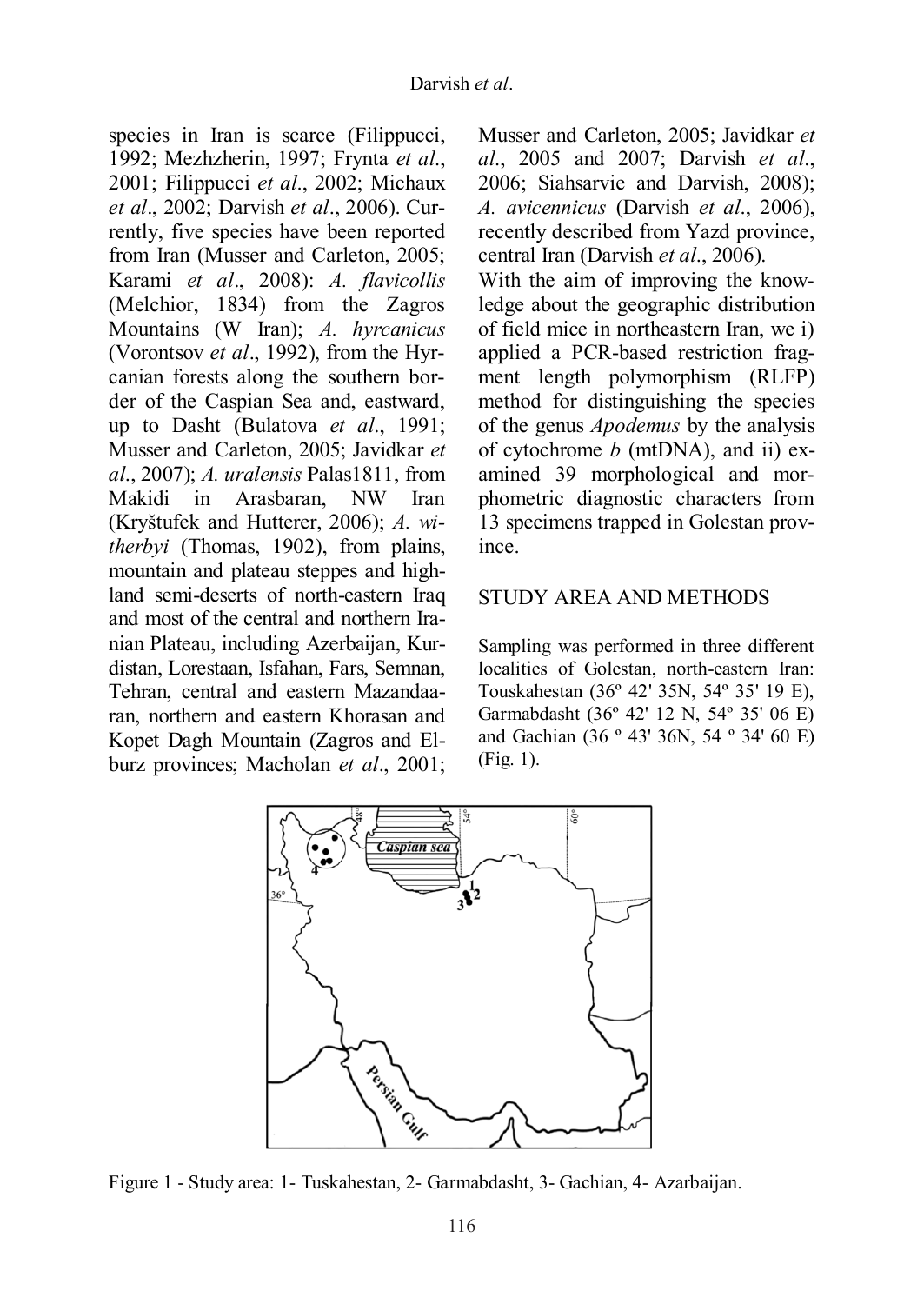| Species       | Museum code                                                                                                                     | Haplotype | Locality    |  |
|---------------|---------------------------------------------------------------------------------------------------------------------------------|-----------|-------------|--|
| A. witherbyi  | 1816, 1820, 1822, 1823, 1824, 1825,<br>1826, 1830, 1832, 1839, 1840, 1842,<br>1855, 1857, 1896, 1897, 1898, 1899,<br>1900, 1914 | C         | Azarbaijan  |  |
|               | 1935                                                                                                                            |           | Gachian     |  |
| A. hyrcanicus | 1797                                                                                                                            | B         | Garmabdasht |  |
|               | 1860, 1865, 1910                                                                                                                |           | Tuskahestan |  |
|               | 1926, 1931                                                                                                                      |           | Gachian     |  |
| A. uralensis  | 1880, 1885, 1906, 1911, 1929, 1932                                                                                              | A         | Tuskahestan |  |

Table 1 - Museum code (ZMFUM), haplotype and sampling locality of the three studied species of the genus *Apodemus*.

The first two areas are woodland, with oaks (*Quercus* spp.), beech (*Fagus sylvatica*) and maples (*Acer* spp.), at an altitude of, respectively, 895 and 1045 m a.s.l. Gachian is a steppic region at 1888 m a.s.l. with junipers (*Juniperus* sp.) and *Sedum* sp.

Molecular, morphological and morphometric analyses were carried out on 13 specimens. A further 20 individuals from Azerbaijan, NW Iran, were included as a reference for *A. witherbyi* (Hossein Pour Feizi *et al*., 2009) (Tab. 1).

Genomic DNA was extracted from liver or muscle tissues preserved in 98% ethanol, using Genetbio DNA extraction kit. Standard voucher specimens (skin and skull) were deposited at the Zoology Museum of Ferdowsi University of Mashhad (ZMFUM), Iran. Complete cytochrome *b* gene was amplified using modified universal primers L7 (5'-ACTAATGA-CATGAAAAATCATCGTT-3΄) and H6 (5΄-TCTTCATTTTTGGTTTACAAGAC-

3΄) (Montgelard *et al*., 2002). Amplifications were carried out in a Primus 96 thermal cycler with an initial denaturation step at 94°C for 2 minutes followed by 35 cycles (45s at 94°C, 45s at 50°C and 90s at 68°C) and a final extension time of 10 minutes at 68°C (Chevret *et al*., 2005). The PCR products were incubated at 37˚ C for 3-4 hours to be completely digested by two restriction enzymes: *Alu*I and *Hin*fI. As different species produce as many patterns, to distinguish among species results were analysed by electrophoresis on 1% agarose gels.

Overall 39 morphological traits and morphometric measurements were considered (after Filippucci *et al*., 1996 and Frynta *et al*., 2001), including in the analyses only adult specimens so as to rule out growth and evolutionary effects (Frynta and Zizkova, 1992).

The following dental  $(N = 12)$ , cranial  $(N = 12)$ 9) and external  $(N = 4)$  measures were filed: M1L: first upper molar length, M1W: first upper molar width, M2L: second upper molar length, M2W: second upper molar width, M3L: third upper molar length, M3W: third upper molar width, LM1L: first lower molar length, LM1W: first lower molar width, LM2L: second lower molar length, LM2W: second lower molar width, LM3L: third lower molar length, LM3W: third lower molar width, RH: rostrum height, ZYGW: zygomatic width, RW: rostrum width, IOW: interorbital length, BCW: braincase width, CBL: condylobasal length, BULL: bulla length, UML: upper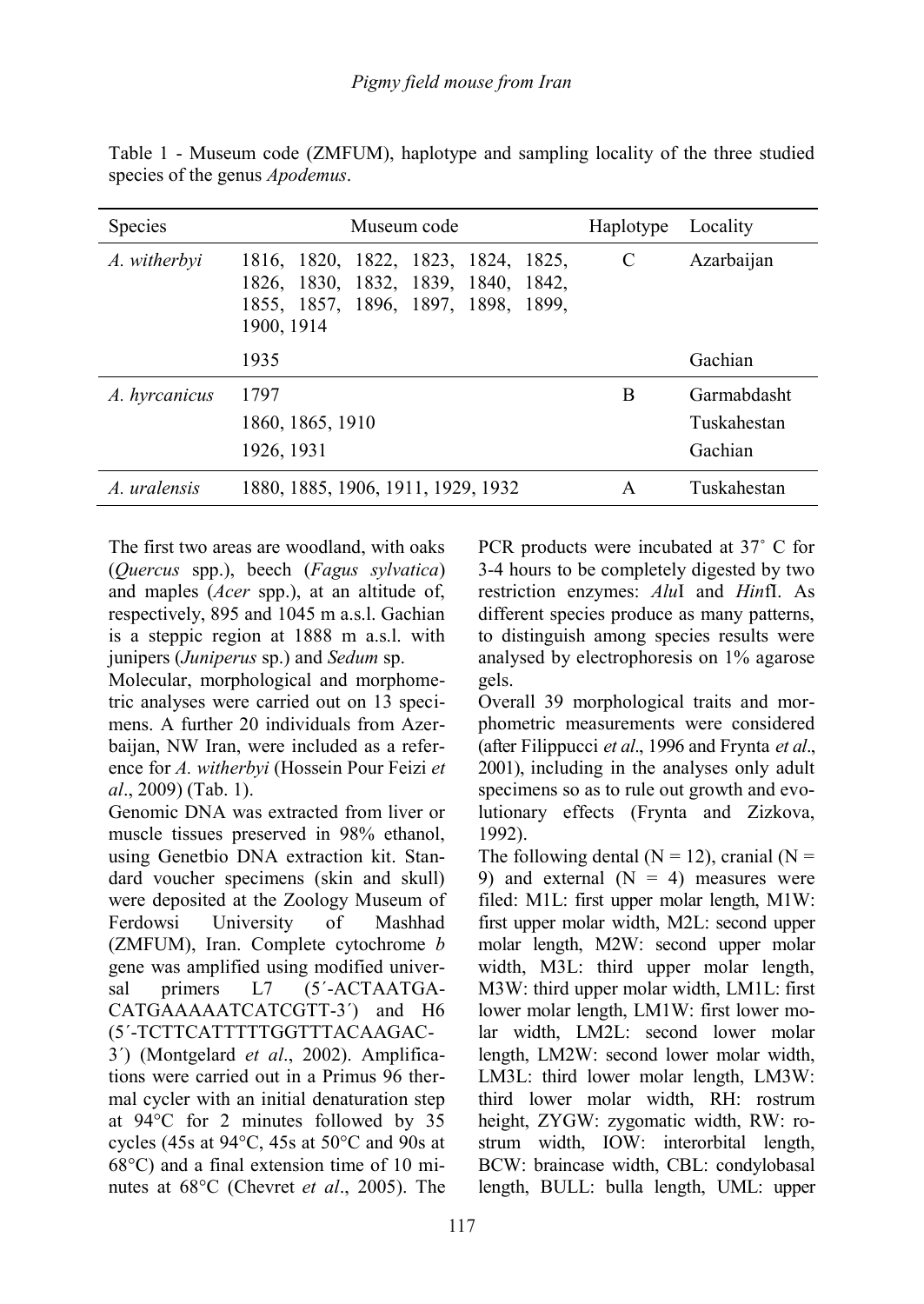molar tooth row length, LML: lower molar tooth row length, BL: body length, TL: tail length, FL: foot length, EL: ear length.

Moreover, the variation in size, shape or position of 14 further parameters was also considered (Tab. 2).

Table 2 - Variation in size, shape or position of the 14 parameters analysed.

| 1. Bulla                                                                                                          |                                                                   | a: massive and well developed                                     | b: medium size                                                                  |                                                       |  |
|-------------------------------------------------------------------------------------------------------------------|-------------------------------------------------------------------|-------------------------------------------------------------------|---------------------------------------------------------------------------------|-------------------------------------------------------|--|
| 2. Angular Process of the<br>Mandible (Fig. 2A)                                                                   |                                                                   | a: well developed and wide                                        | b: tender and blade shaped                                                      |                                                       |  |
| 3. Fronto-Parietal Suture                                                                                         | a: V shaped and angled                                            |                                                                   | b: U shaped and curved                                                          |                                                       |  |
| 4. Posterior edge of the Pala-<br>tine (Fig. $2B$ )                                                               | a: curved                                                         |                                                                   | b: rather straight                                                              |                                                       |  |
| 5. Position of the Incisors<br>(Fig. 2C)                                                                          | a: ortho-<br>b: semiorthodont<br>dont                             |                                                                   | c: opisthodont                                                                  |                                                       |  |
| 6. Connective plan of the<br>labial Anterocone (t3) and<br>Anterostyle (t1) to the proto-<br>cone (t5) (Fig. 3A). | a: no con-<br>nection                                             | b: t3 or t1 with a<br>short enamel horn<br>towards t <sub>5</sub> | c: t3 or t1 with<br>a long enamel<br>horn towards<br>t <sub>5</sub>             | d: $t3$ or $t1$ are<br>connected to<br>the side of t5 |  |
| 7. Relative position of the<br>Enterostyle (t4) and paracone<br>$(t6)$ in upper M1 (Fig. 3B)                      | a: both in a<br>row                                               | $b: t4$ is upper                                                  | c: t4 is lower                                                                  |                                                       |  |
| 8. Size of the Anteroconule<br>(t1bis-t3bis) in the upper M1<br>(Fig. 3C).                                        | a: absent                                                         | b present                                                         | c: well developed and similar to<br>a real cusp                                 |                                                       |  |
| 9. Position of the Metacone<br>$(t9)$ in the upper M1.                                                            | a: massive, large and similar to<br>the paracone (t6)             |                                                                   | b: relatively smaller than t6;<br>straightly connected to the hypo-<br>cone(t8) |                                                       |  |
| 10. Position of the median<br>Anteroconid (tma) in the low-<br>er M1 (Fig. 3D).                                   | a: well developed and similar to<br>lower cusps                   |                                                                   | b: medium size c: Tiny                                                          |                                                       |  |
| 11. Relative position of tma<br>and paired Anteroconid cusps<br>(Fig. 3E).                                        | a: tma is connected to paired labi-<br>al and lingual Anteroconid |                                                                   | b: no connection                                                                |                                                       |  |
| 12. Number of Cingula in the<br>lower M1 (Fig. 3F).                                                               | a: 1                                                              | h: 2                                                              | c: 3                                                                            | d: 4                                                  |  |
| 13. Number of Cingula in the<br>lower M2 (Fig. 3G).                                                               | a: 0                                                              | b: 1                                                              | c: 2                                                                            |                                                       |  |
| 14. Size of C1 in the lower<br>M2 (Fig. 3H).                                                                      | a: large/me-<br>dium                                              | b: small/tiny                                                     | c: absent                                                                       |                                                       |  |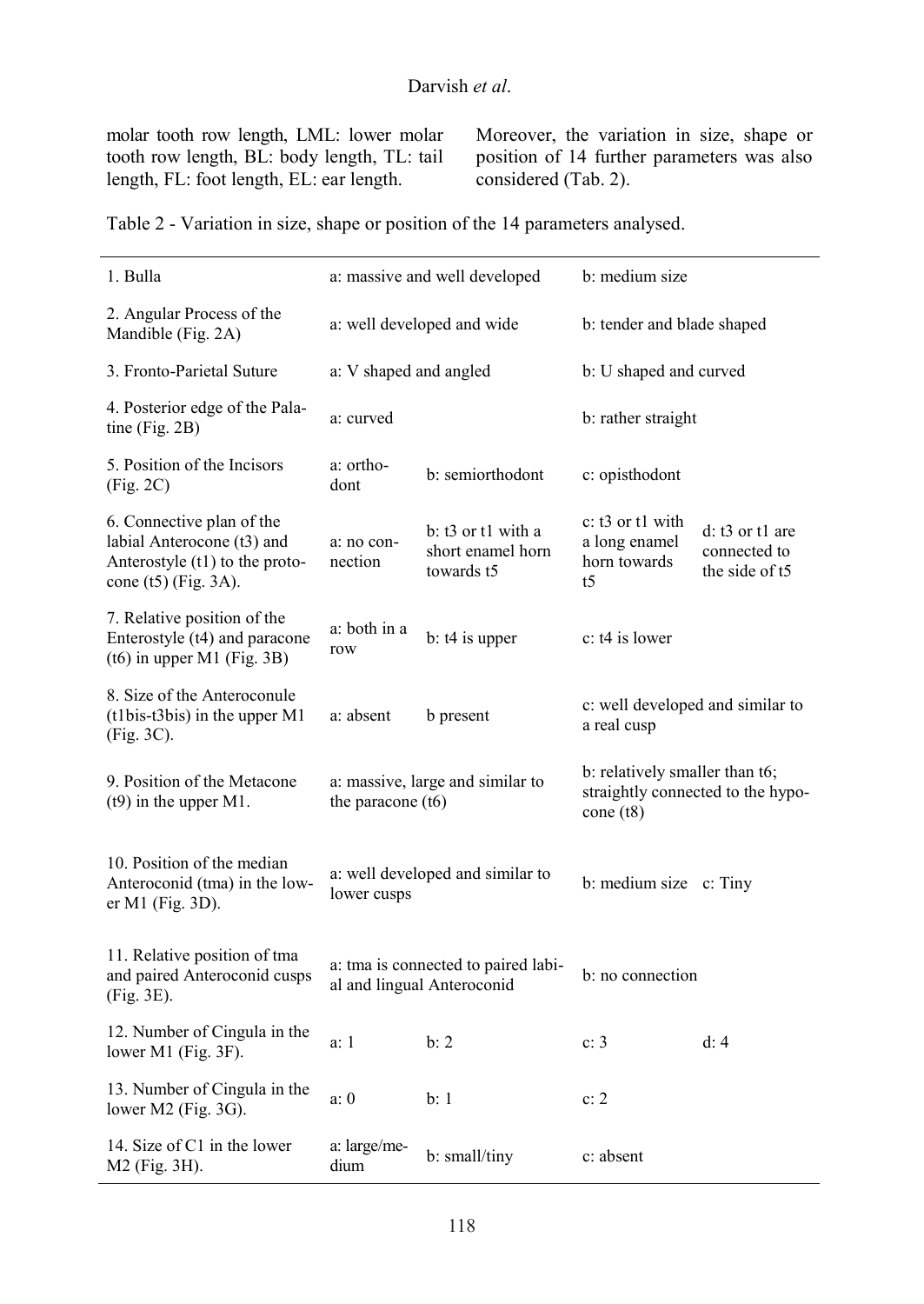

Figure 2 - Morphological states of cranial characters (see the text for explanations).

Dental characters were measured by a stereomicroscope accurate to the nearest 0.01 mm. Cranial measurements were taken using a caliper accurate to the nearest 0.05 mm. Standard external measurements were taken by a ruler accurate to the nearest 1 mm.

Having tested the normality and homogeneity of the variance of each variable, Univariate Analysis of Variance (ANOVA) and Multivariate Analysis of Variance (MANOVA) were performed to test for significant differences among the populations. Tukey's test was used to test the significance of all pairwise comparisons between groups. Patterns of interspecific differences were appraised by performing a Discriminant Function Analysis (DFA) on the characters defined as significant, through the MANOVA, among the *taxa*  studied. The linear discriminant coefficients were defined from the non-null eigenvectors of the betweengroup variancecovariance scaled by the within-group variance-covariance. The original data were projected onto the functions defined by the standardized linear discriminant coefficients to obtain individual scores (Claude, 2008). The only specimen of Golestan (Gachian) attributed to *A. witherbyi* was excluded from the analysis and was posteriorly projected on the discriminant space. SPSS version 11.5 was used to perform all statistical procedures.

#### **RESULTS**

#### 1. Molecular analyses

The results of RFLP analyses showed that the specimens belonged to three different haplotypes of restriction patterns, hereafter called A, B and C (Tab. 1; Fig. 4).

Six specimens captured in Touskahestan, near Gorgan, belonged to haplotype A. Their dorsal fur was gray with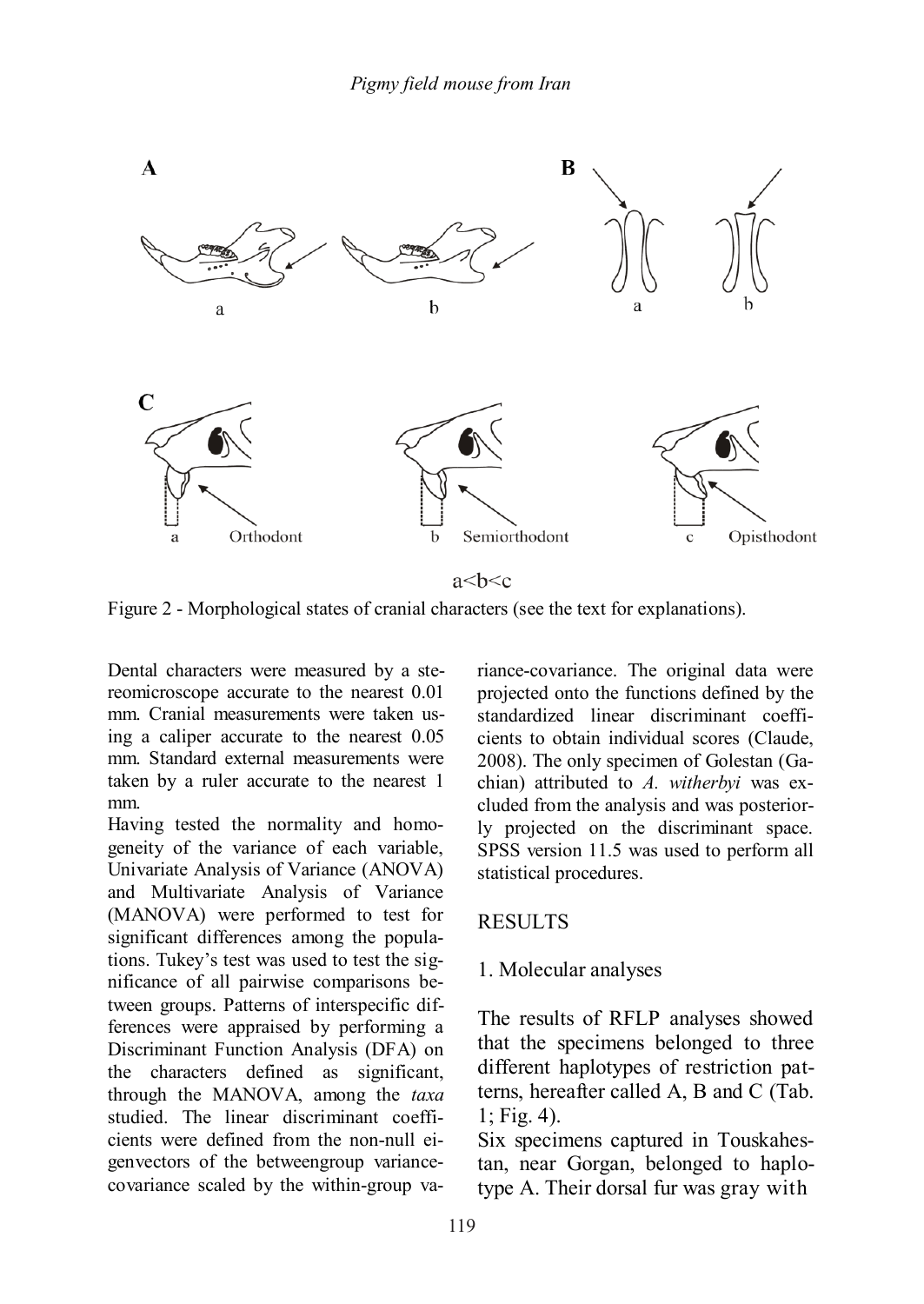Darvish *et al*.



Figure 3 - Morphological states of dental characters in upper M1/ (A-C), lower M/1 (D-F) and lower M/2 (G, H). See the text for explanations.

brown tips, while the ventral fur was white with a gray base. The pectoral yellow spot was absent in three specimens, small in two and large in the last one. The tail was slightly shorter than body length.

The posterior edge of the Palatine was rather straight and large in four specimens and curved in the other two. The

fronto-parietal suture was almost angular  $(N = 4)$  or curved  $(N = 2)$ . In the first upper molar t4 and t6 were located in a row in all 6 specimens; t1bis was present in one, t3bis in three, t1-t3 showed no connection to t5 in all specimens; t9 was straight and ridge-like in three specimens and with a protrusion in the other three; the median ante-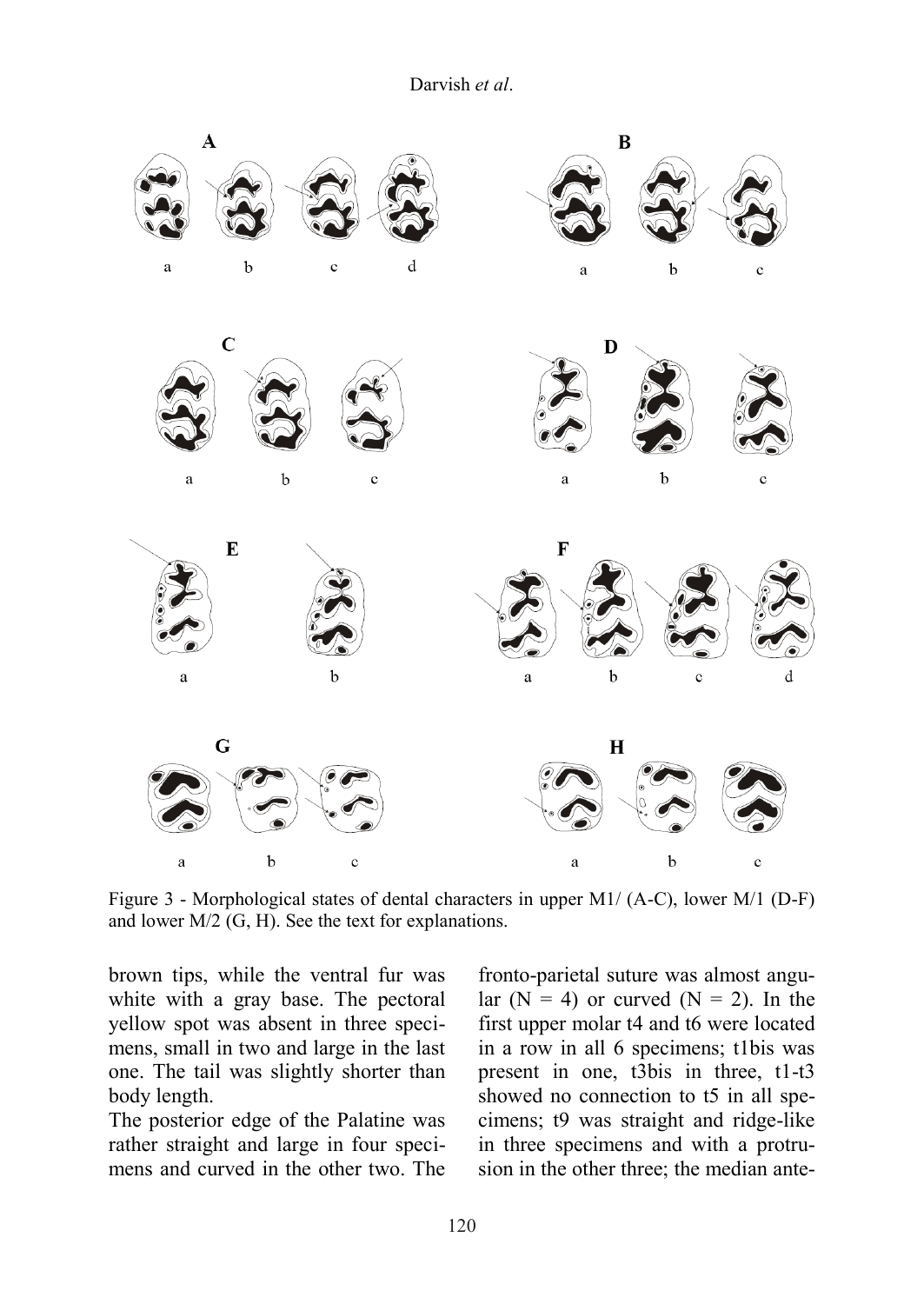

Figure 4 - Restriction patterns of cytochrome *b* PCR product by *Alu*I (top) and *Hin*fI (down). 1-16: specimens from Azarbaijan and C haplotype; 17, 21, 23, 24, 26, 28: specimens from Golestan and B haplotype; 18, 19, 20, 22, 25, 27: specimens from Golestan and A haplotype; 29: specimen from Golestan and C haplotype; S: 100 bps size marker.

roconid was well developed in four mice, median sized in one and tiny in the last specimen; it also was isolated from the paired anteroconid cusps in four specimens and connected to the lingual cusp in the other two. The number of cingula of the first lower molar ranged from 2 to 4, while in the second lower molar only one cingulum was recorded for five specimens and none for the last one.

The dental and cranial measurements of this haplotype were rather in accord with those reported by Vorontsov *et al*. (1992) and Kryštufek and Hutterer (2006) for *A. uralensis*, although our specimens have larger auditory bulla, longer occipito-nasal and tooth-row than the *A. uralensis* described by these authors. Anyway the taxonomic status of haplotype A should be confirmed through the examination of type speci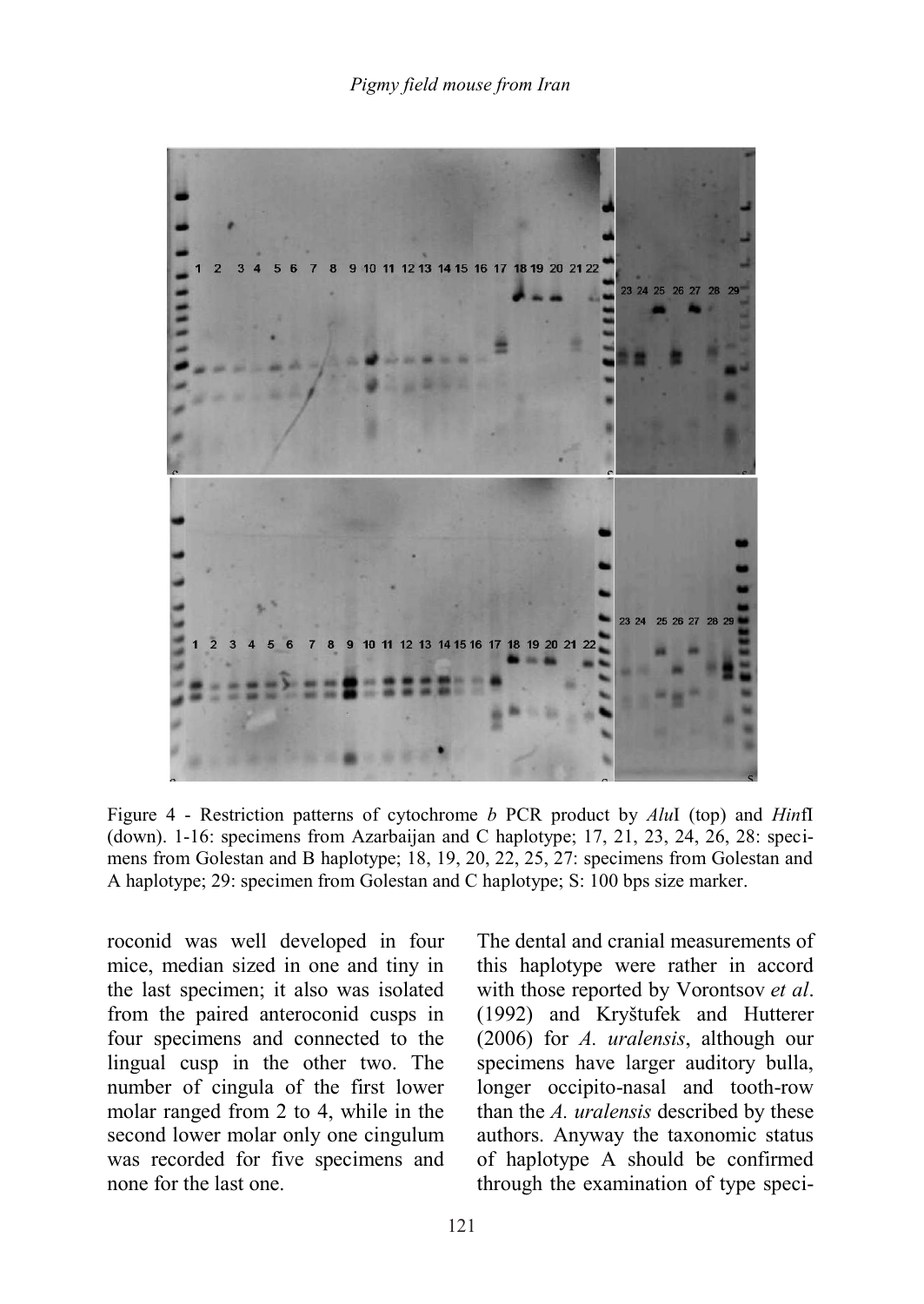mens or its comparison with *A. uralensis* from Arasbaran forests (NW Iran) or Turkish Anatolia.

Haplotype B was recorded for Touskahestan (N = 3), Garmabdasht (N = 1) Gachian  $(N = 2)$ . The tail of these six specimens was sharply bicolored and approximately as long as the body length. The dorsal fur was dark brown, while the ventral fur varied from dark to white. A pectoral spot was seen only in one specimen. The fronto-parietal suture was always angular. Incisors were opistodont in four specimens and orthodont in one. The posterior edge of the palatine was curved in three and rather straight with small protrusion in one of the specimens (it was broken in the other two specimens). The inferior foramen of the palatine was slightly bypassing the alveolar of M1. The upper M1 was clearly stephanodont. In this molar, t1 bis was absent in three specimens and present in the others, t3 bis was present only in two specimens; t1 was disconnected from t2 and t3 in two specimens, while it was connected in three; connection of t1-t3 to t5 showed a short edge in two and no edge in three of the specimens; The metacone (t9) was large in three and pretty small in two of the specimens; t7 was small in five specimens; the median antroconid was medium sized in two and developed in three of the specimens; it was connected to the posterior tubercle in five specimens. The number of labial cingula in the lower M1 was 3 in three specimens and 4 in the other two. The number of cingula in the lower M2 was one in two specimens (with small C1 tubercles), whereas they were absent in the other three individuals. Most of the characters of this taxon were in accord with those reported for *A. hyrcanicus* (Vorontsov *et al*., 1992; Javidkar *et al*., 2007).

Haplotype C was recorded for only one specimen from Gachian, near Gorgan (1888 masl). The posterior edge of palatine was rounded and relatively short (4.7-5.1mm) and narrow (1.7-2 mm). The fronto-parietal suture was angled. Although the characters of this specimen slightly differed from those of *A. witherbyi* (as *A. fulvipectus*) as described by Voronsov *et al*. (1992), they sharply agreed with those reported by Javidkar *et al*. (2007) and Hossein Pour Feizi *et al*. (2009) for Iranian steppe field mice.

## 2 Morphometric results

The Univariate Analysis of Variance (ANOVA) showed that the specimens belonging to the three haplotypes were significantly different for 11 measured variables (Tab. 3). Haplotype B was the largest taxon, being larger than haplotype A for all characters except the length of the bulla and than *A. witherbyi* for 6/11measures (Tab. 3). Multivariate Analysis of Variance (MANOVA) on the 11 abovementioned significant characters indicates that the taxa representing haplotype A and haplotype B and *A. witherbyi* of NW Iran are significantly different (Wilks' Lambda value = 0.836,  $P \le 0.001$ ). A Discriminant Function Analysis (DFA) on the 11 significant characters was performed. Classification results were 100% correct for all the populations studied. The first two discriminant functions make up 100% of the variance (71.9% and 28.1% respectively).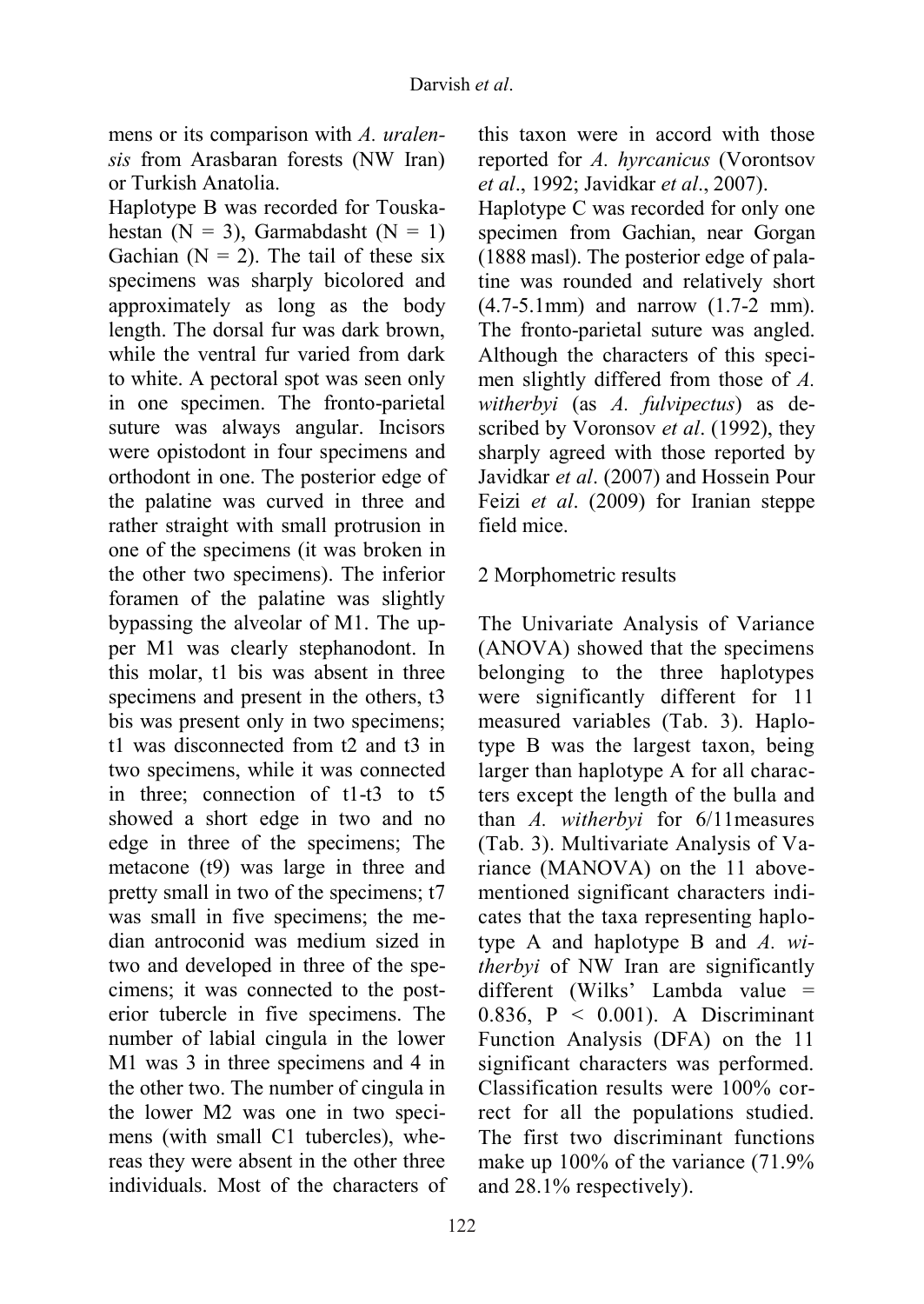| Variable    | Haplotype A<br>(A. cf. uralen-<br>sis)<br>$N = 6$ |                     | Haplotype B<br>(A. cf. hyrca-<br>nicus)<br>$N = 6$ |            | A. witherbyi<br>of Azarbaijan<br>$N = 21$ |           | Haplotype<br>$C(A. wi-$<br>therbyi)<br>$N = 1$ | Tukey's<br>test, | P-value<br><b>ANOVA</b> |
|-------------|---------------------------------------------------|---------------------|----------------------------------------------------|------------|-------------------------------------------|-----------|------------------------------------------------|------------------|-------------------------|
|             |                                                   |                     |                                                    |            |                                           |           |                                                | P < 0.05         |                         |
|             | Mean                                              | <b>SD</b>           | Mean                                               | ${\rm SD}$ | Mean                                      | <b>SD</b> |                                                |                  |                         |
| ${\rm BL}$  | 86.50                                             | 10.15               | 93.80                                              | 12.70      | 85.70                                     | 10.94     | 81.00                                          |                  |                         |
| TL          | 81.83                                             | 3.31                | 90.40                                              | 11.10      | 91.70                                     | 13.19     | 97.00                                          | ---              |                         |
| $\rm FL$    | 21.50                                             | 1.05                | 22.50                                              | 0.55       | 21.10                                     | 1.17      | 22.00                                          | hy>ur, wi        | P < 0.03                |
| EL          | 14.67                                             | 1.37                | 15.17                                              | 1.47       | 13.80                                     | 1.85      | 15.00                                          | ---              |                         |
| M1/L        | 1.79                                              | 0.03                | 1.83                                               | 0.05       | 1.83                                      | 0.08      | 1.78                                           | ---              |                         |
| M2/L        | 1.17                                              | 0.03                | 1.18                                               | 0.04       | 1.15                                      | 0.05      | 1.13                                           | ---              |                         |
| M3/L        | 0.81                                              | 0.04                | 0.91                                               | 0.06       | 0.87                                      | 0.04      | 0.82                                           | hy, wi>ur        | P < 0.003               |
| M1/W        | 1.17                                              | 0.03                | 1.19                                               | 0.03       | 1.18                                      | 0.04      | 1.10                                           | ---              |                         |
| M2/W        | 1.12                                              | 0.03                | 1.17                                               | 0.04       | 1.13                                      | 0.04      | 1.14                                           | hy>wi, ur        | P < 0.05                |
| M3/W        | 0.82                                              | 0.05                | 0.89                                               | 0.03       | 0.83                                      | 0.54      | 0.81                                           | hy>ur            | P < 0.04                |
| M/1L        | 1.63                                              | 0.04                | 1.72                                               | 0.05       | 1.70                                      | 0.06      | 1.69                                           | hy, wi>ur        | P < 0.03                |
| M/2L        | 1.16                                              | 0.03                | 1.22                                               | $0.04\,$   | 1.14                                      | 0.04      | 1.10                                           | hy>ur, wi        | P < 0.001               |
| M/3L        | 0.92                                              | 0.04                | 1.03                                               | 0.05       | 0.91                                      | 0.05      | 0.95                                           | hy>ur, wi        | P < 0.001               |
| M/1W        | 1.05                                              | 0.03                | 1.08                                               | 0.02       | 1.04                                      | 0.06      | 1.03                                           | ---              |                         |
| M/2W        | 1.05                                              | 0.02                | 1.09                                               | 0.02       | 1.06                                      | 0.05      | 1.06                                           | ---              |                         |
| M/3W        | 0.86                                              | 0.02                | 0.96                                               | $0.02\,$   | 0.87                                      | 0.06      | 0.87                                           | hy>ur, wi        | P < 0.002               |
| RH          | 4.18                                              | 0.16                | 4.28                                               | 0.29       | 3.98                                      | 0.33      | 3.95                                           | ---              |                         |
| <b>ZYGW</b> | 12.5                                              | $\qquad \qquad - -$ | 13.6                                               | 0.61       | 13.06                                     | 0.65      | 12.10                                          | ---              |                         |
| <b>RW</b>   | 4.27                                              | 0.18                | 4.75                                               | 0.32       | 4.48                                      | 0.30      | 4.32                                           | hy>ur            | P < 0.03                |
| <b>IOW</b>  | 4.20                                              | 0.06                | 4.23                                               | 0.12       | 4.18                                      | 0.14      | 4.30                                           | $---$            |                         |
| <b>BCW</b>  | 11.60                                             | 0.13                | 11.74                                              | 0.37       | 11.67                                     | 0.21      | 11.60                                          | ---              |                         |
| CBL         | 24.15                                             | 1.09                | 25.43                                              | 1.30       | 24.73                                     | 1.22      | 23.90                                          | ---              |                         |
| <b>BULL</b> | 5.66                                              | 0.28                | 5.93                                               | 0.29       | 4.91                                      | 0.32      | 5.30                                           | hy, ur>wi        | P < 0.001               |
| <b>UML</b>  | 3.90                                              | 0.21                | 4.18                                               | 0.16       | 3.87                                      | 0.17      | 3.80                                           | hy>wi, ur        | P < 0.008               |
| LML         | 3.77                                              | 0.16                | 4.10                                               | 0.20       | 3.74                                      | 0.31      | 3.80                                           | ---              |                         |

Table 3 - Standard descriptive statistics in mm (mean ± SD) for 25 variables in *A.* cf. *hyrcanicus* (hy), *A. witherbyi* (wi) and *A.* cf *uralensis* (ur).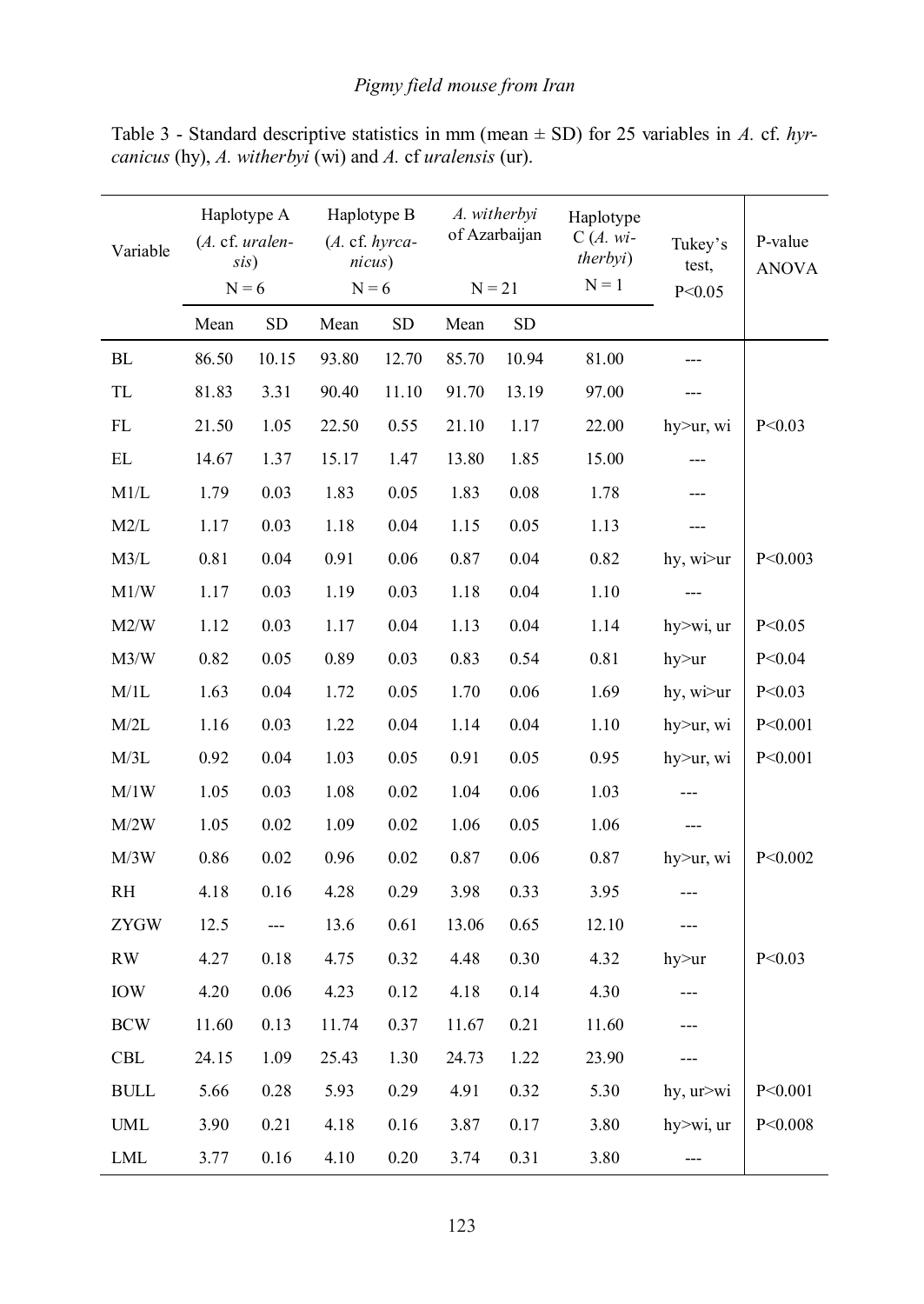Darvish *et al*.



Figure 5 - Projection of specimens of four populations on the first two canonical variete. Solid circles: *A. cf. hyrcanicus*, solid triangles: *A. cf. uralensis*, open triangles: *A. witherby* of Azarbaijan, asterisks: *A. witherbyi* of Golestan province.

The only specimen representing haplotype C, which was considered as an ungrouped case in the analysis, was very close to *A. witherbyi* from Azarbaijan (Fig. 5).

#### DISCUSSION

Field mice have a patchy distribution in Iran, as a consequence of to the topographic and climatic conditions of this area. Considering the known range of both *A. witherbyi* and *A. hyrcanicus*  (Musser and Carleton, 2005; Karami *et al*., 2008), the presence of these two species in the northern foothills of Elburz Mountains, Golestan province, is not unexpected. *A. uralensis* had been

previously reported only from Arasbaran forests, where it is sympatric with *A. witherbyi* (Kryštufek and Hutterer, 2006). The recording of *A. uralensis* in upper Pleistocene deposits of Yuzhnoosetinskoy cave, Kudar region (Gromov and Fakanov, 1980), confirms the ancient presence of this species in the Armano-kurd zone of tension and speciation (Misonne, 1959). Consequently, *A. uralensis* may have been introduced by men to the Elburz Mountains from northwestern Iran. Currently, the Caucasus and eastern Elburz are the two extremities of the distribution range of *A. uralensis*, which occurs in sympatry with *A. hyrcanicus* in the Gorgan Mountains.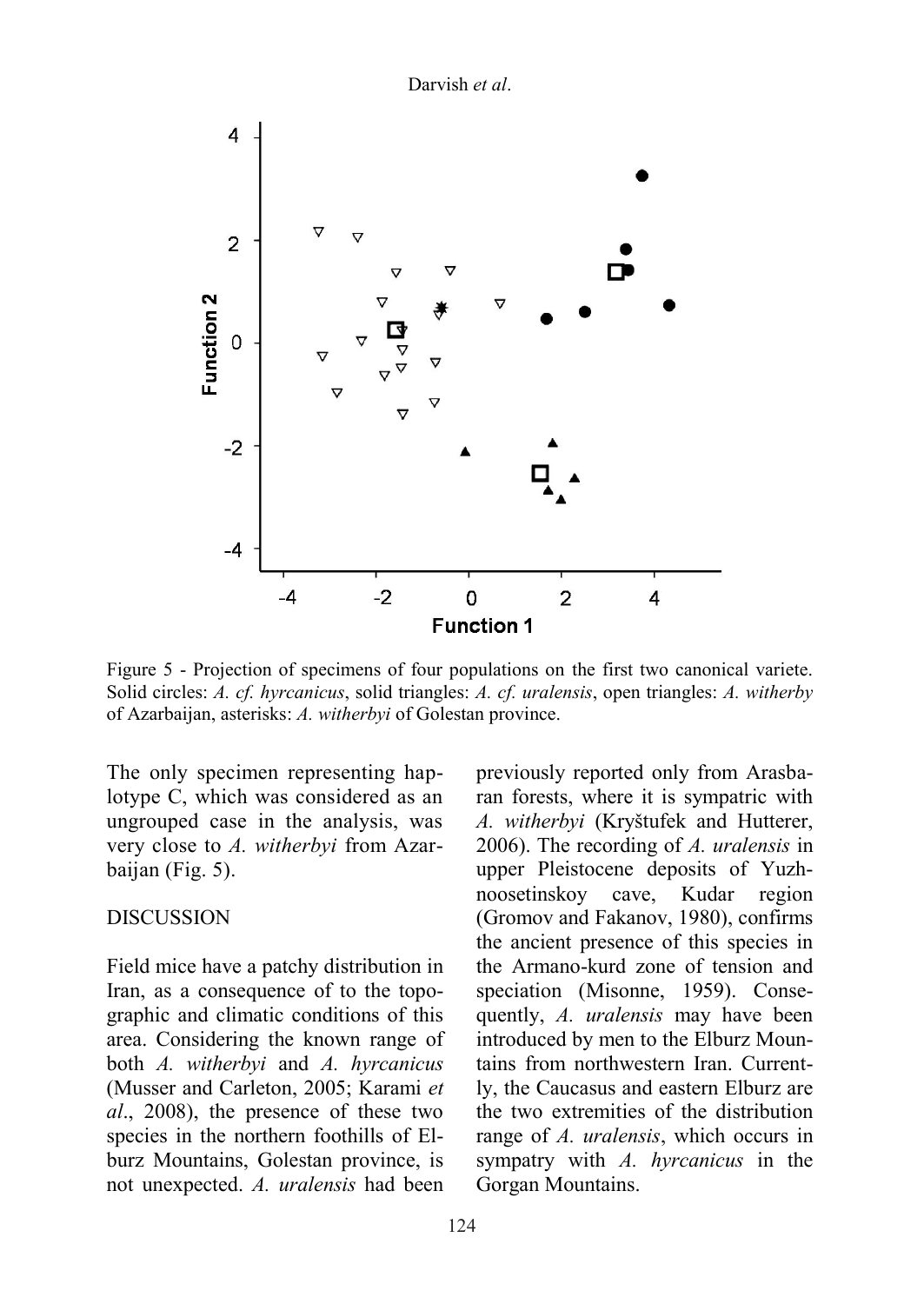Lay (1967) described two different field mice from northern Iran, a bright and small species and a larger, darker one. He considered them as two ecological subspecies. Musser and Carleton (2005) argued that the first was *A. witherbyi* and the latter *A. hyrcanicus*. They considered them as parapatric species, selecting for different altitudes. In this study, the only *A. witherbyi* was trapped at about 1900 m a.s.l. Four out of six *A.* cf. *hyrcanicus* were trapped between 900-1050 m a.s.l., whereas the other two individuals were captured in the same area of *A. witherbyi*. Finally, the six *A.* cf. *uralensis* were captured at about 900 m a.s.l. All things considered, we can suppose that *A.* cf. *uralensis* is distributed in woodlands (*Parotica persica*, *Acer* sp. and *Quercus* sp.), *A. hyrcanicus* in deciduous forests with oaks (*Quercus* sp.) and beech (*Fagus sylvatica*) between 900 to 1900 m a.s.l. and *A. witherbyi* in the steppes and rocky regions above the tree-line.

## ACKNOWLEDGEMENTS

This study was granted by Ferdowsi University of Mashhad. This is the publication number 2010-110 of the Institut des Science de l'Evolution of Montpellier (ISEM).

## REFERENCES

- Bulatova N. Sh., Nadjafova R. S. and Kozlovsky A. I. 1991. Cytotaxonomic analysis of species of the genera *Mus, Apodemus* and *Rattus* in Azerbaijan. *Zeitschrift für Zoologische Systematik und Evolutionsforschung*, 29: 139-153.
- Chevret P., Veyrunes F. and Britton-Davidian J. 2005. Molecular phylogeny of the genus *Mus* (Rodentia: Muridae)

based on mitochondrial and nuclear data. *Biol. J. Linnean Soc.,* 84: 417-427.

- Claude J. 2008. Morphometrics with R. Springer, New York, 306 pp.
- Darvish J., Javidkar M. and Siahsarvie R. 2006. New species of wood mouse of genus *Apodemus* (Rodentia: Muridae) from Iran. *Zool. Middle East*, 38: 5-16.
- Filippucci M. G. 1992. Allozyme variation and divergence among European, Middle Eastern, and North African species of the genus *Apodemus* (Rodentia, Muridae). *Isr. J. Zool.*, 38: 193-218.
- Filippucci M. G., Storch G. and Macholán M. 1996. Taxonomy of the genus *Sylvaemus* in western Anatoliamorphological and electrophoretic evidence (Mammalia: Rodentia: Muridae). *Senckenb. Biol.*, 75: 1-14.
- Filippucci M. G., Macholán M. and Michaux J. R. 2002. Genetic variation and evolution in the genus *Apodemus* (Muridae: Rodentia). *Biol. J. Linnean Soc.*, 75: 395-419.
- Frynta D. and Žižková M. 1992. Postnatal growth of the wood mouse in captivity. In: Horáček I and Vohralík V. (eds), Prague Studies in Mammalogy, Praha, Karolinum Charles University Press, 57-69.
- Frynta D., Mikulová P., Suchomelová E. and Sádlova J. 2001. Discriminant analysis of morphometric characters in four species of *Apodemus* (Muridae: Rodentia) from eastern Turkey and Iran. *Isr. J. Zool.*, 47: 243-258.
- Gromov I. M. and Fokanov V. A. 1980. Remainder Late rodents out of the cave Kudaro I/Kudarskiy cave dwellings in South Ossetia. Moscow, *Nauka*, 79-89.
- Hossein Pour Feizi M., Darvish J., Pouladi N., Akbary Rad S. and Siahsarvie R. 2009. Biosystematics study of Steppe Field Mouse *Apodemus witherbyi* (Rodentia: Muridae) from North-West Iran. *Iranian Journal of Animal Biosystematics*, 5: 47-58.
- Javidkar M., Darvish J. and Riahi-Bakhtiari A. 2005. Discriminant analysis of den-